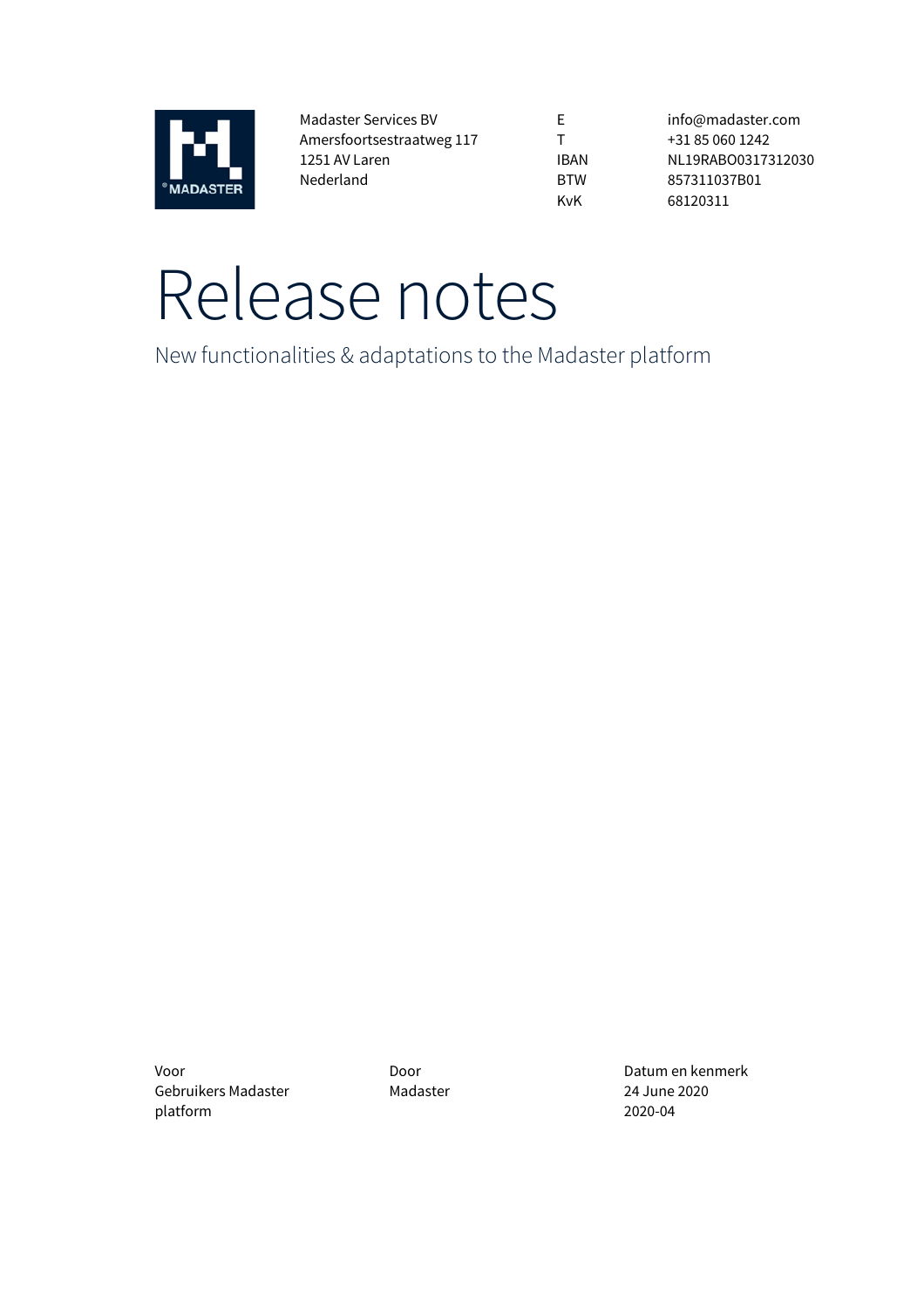# 1 Table of contents

|     | $\mathbf{1}$   |                                                                         |  |
|-----|----------------|-------------------------------------------------------------------------|--|
| 1.1 |                |                                                                         |  |
| 1.2 |                |                                                                         |  |
| 1.3 |                |                                                                         |  |
|     | $\overline{2}$ |                                                                         |  |
| 2.1 |                |                                                                         |  |
| 2.2 |                |                                                                         |  |
| 2.3 |                |                                                                         |  |
|     | 3              |                                                                         |  |
| 3.1 |                |                                                                         |  |
|     |                |                                                                         |  |
|     |                |                                                                         |  |
|     |                |                                                                         |  |
| 3.2 |                |                                                                         |  |
| 3.3 |                |                                                                         |  |
| 3.4 |                |                                                                         |  |
| 3.5 |                |                                                                         |  |
|     |                |                                                                         |  |
|     |                |                                                                         |  |
|     | 4              |                                                                         |  |
| 4.1 |                |                                                                         |  |
| 4.2 |                |                                                                         |  |
| 4.3 |                |                                                                         |  |
|     | 5              |                                                                         |  |
|     | 6              |                                                                         |  |
| 6.1 |                |                                                                         |  |
| 6.2 |                |                                                                         |  |
| 6.3 |                |                                                                         |  |
| 6.4 |                |                                                                         |  |
|     | $\mathbf{7}$   | <b>IMPROVED 3D VIEW FUNCTIONALITY IN ENRICHMENT PROCESS</b><br>$\sim$ 6 |  |
| 7.1 |                |                                                                         |  |
| 7.2 |                |                                                                         |  |
|     | 8              |                                                                         |  |
|     | 9              |                                                                         |  |
| 9.1 |                |                                                                         |  |
| 9.2 |                |                                                                         |  |
| 9.3 |                |                                                                         |  |
| 9.4 |                |                                                                         |  |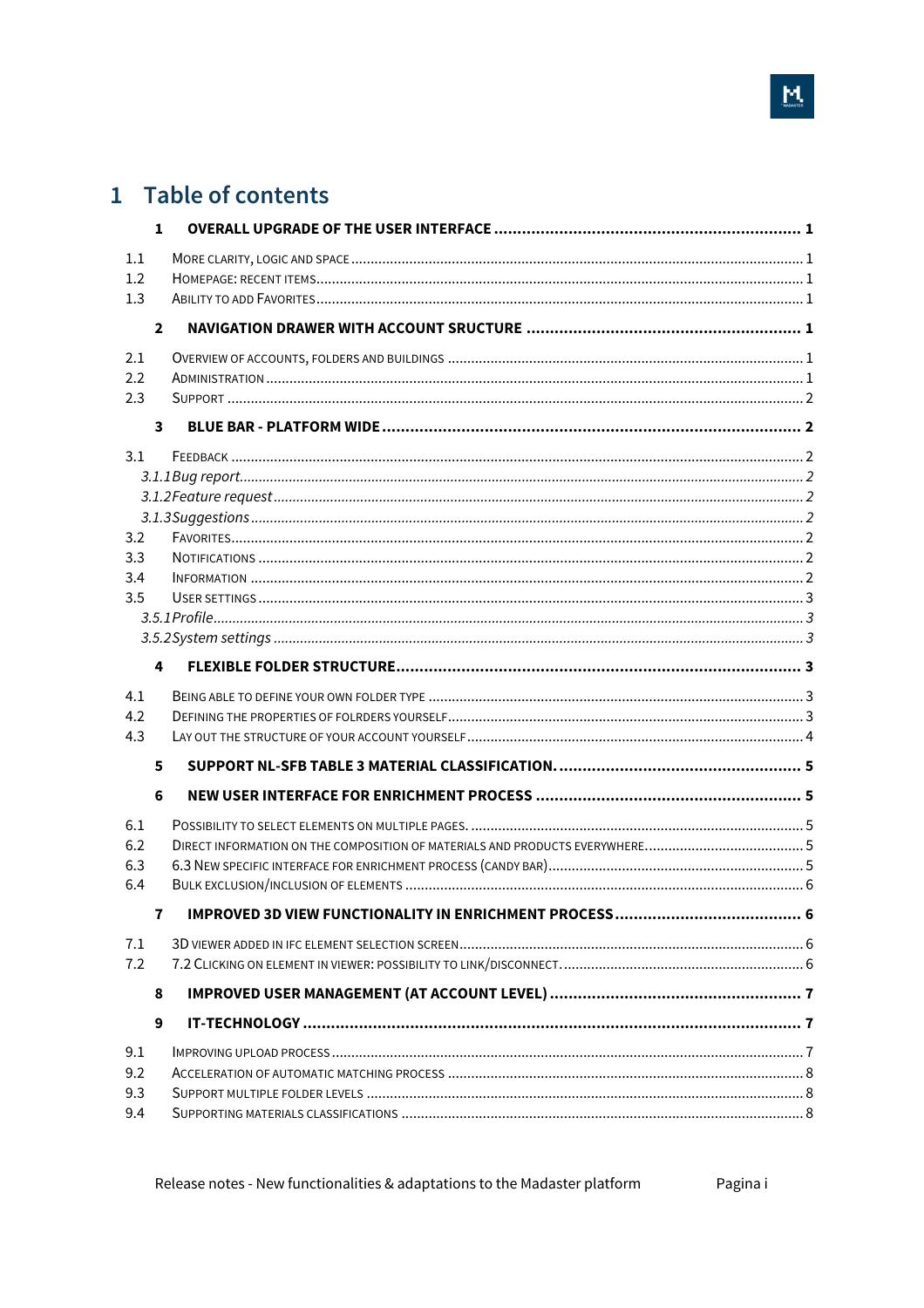# **1 Overall upgrade of the user interface**

# 1.1 More clarity, logic and space

In all screens of the platform, more space has been created to carry out work or to display information. Based on the experiences of use, a more logical order has been chosen for the placement and order of the user elements on the screens.

The placement and naming/functionality of tabs and buttons have been streamlined throughout the platform and, where necessary, adapted to fit the logic of use. General buttons come first and are present on each level (General, File, Users). Next, the specific buttons are shown.

The scalability of the platform is based on a display, which makes the platform directly suitable for mobile displays. It should be noted that this has not been the goal and is not leading in the way information is displayed. Working on a computer with a display is still the way to use the Madaster platform.

# 1.2 Homepage: recent items

The homepage, the screen where each user starts, has been adjusted and now shows twelve "maps". These are the most recent activities a user was working on. These can be different buildings, but they can also be different activities in one building.

# 1.3 Ability to add Favorites

You can make a favourite on any screen, no matter what you are or what you are doing. It appears as a link at the bottom of the list of Favourites in the navigation drawer on the left side of the screen. This way you can always quickly return to a specific screen where you have important information or where you are working.

# **2 Navigation drawer with account sructure**

A major User Interface improvement is the introduction of a "navigation drawer". In addition to making "Favourites" easily and quickly accessible, this feature provides a lot of insight into the entire structure of all accounts, folders and buildings that you as a user have access to. You will not only see your own folders and buildings, but also the folders of other accounts to which you have access.Favorieten kunnen maken van elke scherm, plek waar je aan het werk bent

At the top of the navigation drawer, the "Favourites" created by you as a user can be seen first. This can be done in any screen of the platform.

## 2.1 Overview of accounts, folders and buildings

The navigation drawer provides users with a single, familiar overview of all the accounts, folders and buildings to which they have access via a fold-in and fold-out method. For larger companies, this offers the possibility to set up a folder structure that fits the organizational form. This structure becomes clear and usable in one place.

# 2.2 Administration

Under the administration you can find all the information, which is offered on a wide platform. Information about databases with materials and products, classification methods to be used and information about the Madaster partners.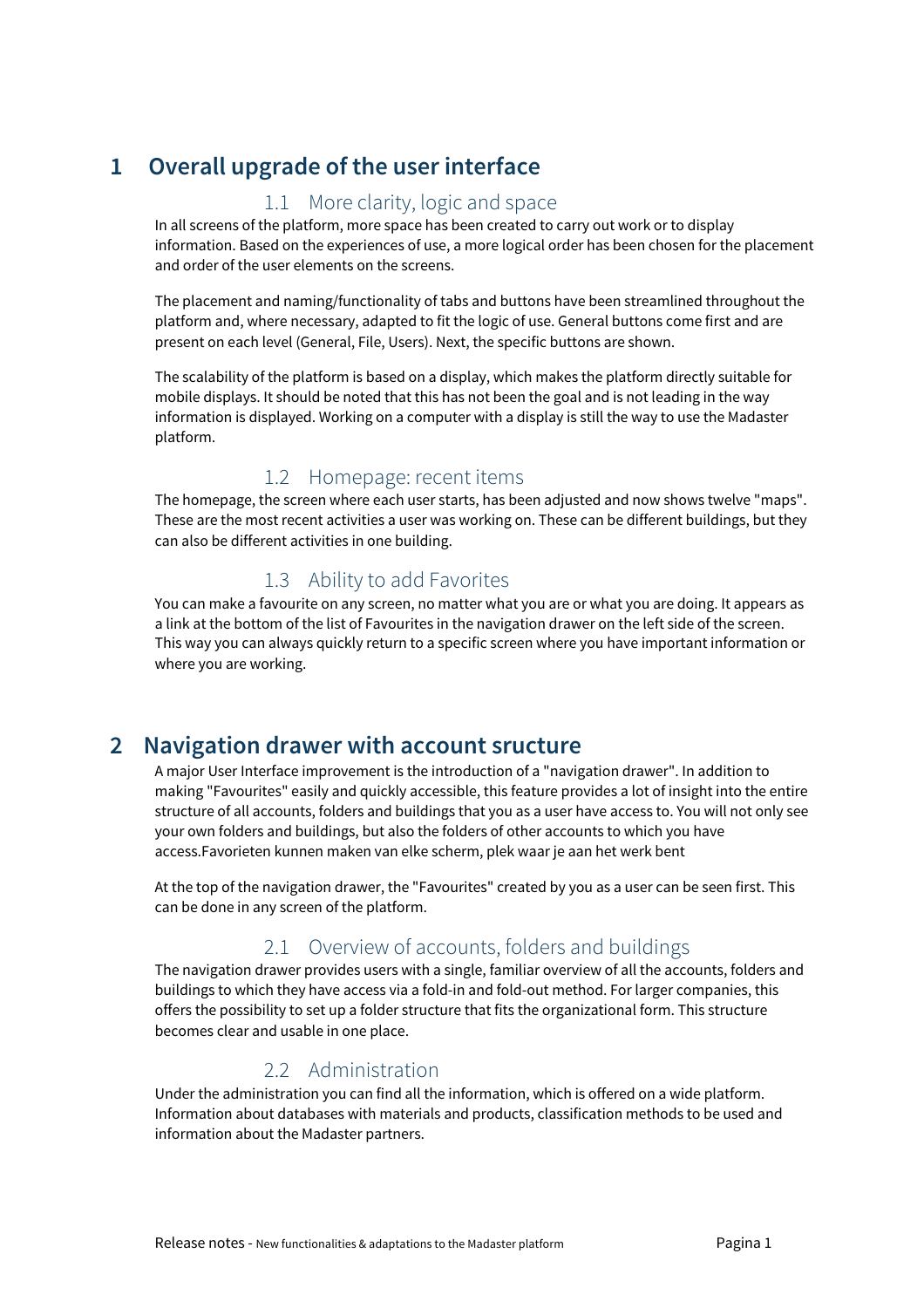## 2.3 Support

Under this button you can find all the information about Madaster and the information that Madaster offers outside the platform, for example the links to the docs.madaster.com platform for information and explanations.

# **3 Blue bar - platform wide**

Everywhere in the platform a blue bar can be seen at the top of the screen with a number of standard functionalities, including four buttons.



## 3.1 Feedback

Pressing the Feedback button takes you to our Feedback environment at Github.com. On your first visit, you will need to register for this. After that, you can select the type of feedback you want to give.

#### 3.1.1 Bug report

A bug has crept into the platform: something is not doing what it should or a result is shown that is not correct.

#### 3.1.2 Feature request

As a user you are missing a functionality or information that helps you to register or organize your building better, easier and more complete.

#### 3.1.3 Suggestions

Suggestions of various kinds can be presented to Madaster here..

### 3.2 Favorites

You can make a favourite on any screen, no matter what you are or what you are doing. It will appear as a link at the bottom of the list of Favourites in the navigation drawer on the left side of the screen. This way you can always quickly return to a screen where you have important information or where you are working frequently.

### 3.3 Notifications

Notifications will be used in several ways:

- Madaster wants to inform its users directly via the platform about events around the platform, such as announcements of new releases, release notes or maintenance.
- The platform will let you know the status of processes, such as import & matching, and when they are ready. So you can continue to work on other issues.

## 3.4 Information

All displays show an "i" - for information and help. Clicking on the "i" will take you to the so-called FAQ page with a short explanation of the screen you are working in and what is happening there.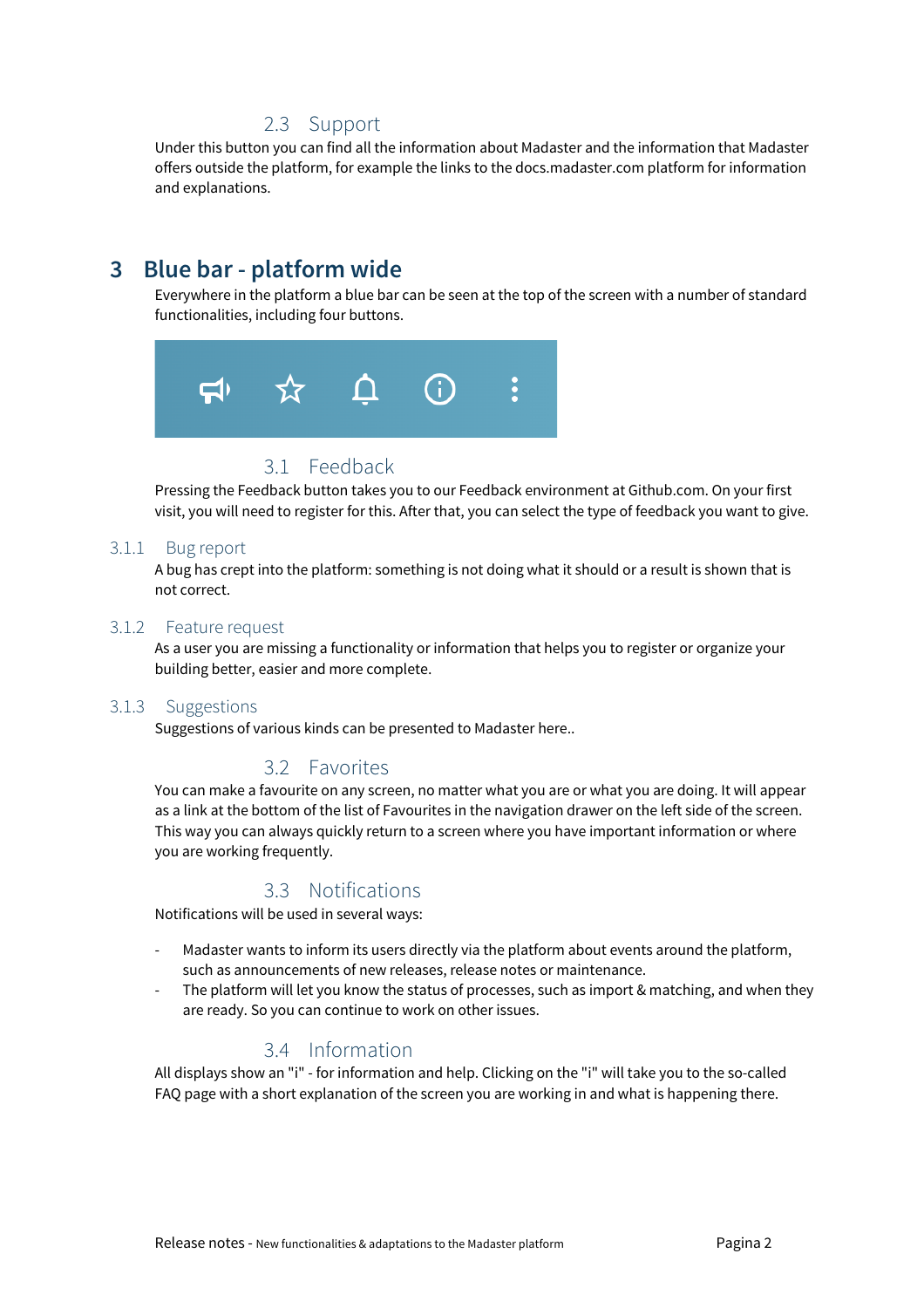## 3.5 User settings

#### 3.5.1 Profile

Here the user can enter and modify his/her name and upload a picture/icon that is displayed at the top of the navigation drawer.

#### 3.5.2 System settings

Here the user can set the language in which the platform can be used. Currently Madaster supports Dutch, English and German.

The user can select the date and time display here..

# **4 Flexible folder structure**

In order to better connect the Madaster account to the organization of the account holder, we have chosen to offer a flexible structure that allows the user, at the level of the account holder, to set up a structure that is workable for the organization.

|     | Madaster Demo     |  |
|-----|-------------------|--|
| ∩∺l | Laren             |  |
| ം   | De Groene Afslag  |  |
| ÷   | Demo model De Ark |  |

### 4.1 Being able to define your own folder type

The user can create different types of folders. When creating a new folder, the user can choose from a certain type of folder with different properties.

## 4.2 Defining the properties of folrders yourself

Each type of folder can have different properties, which determine where and how this type of folder can be used. For example: can buildings be placed in the folder or only sub-folders? Or: is the folder available at the highest level under the account or only as sub-folder?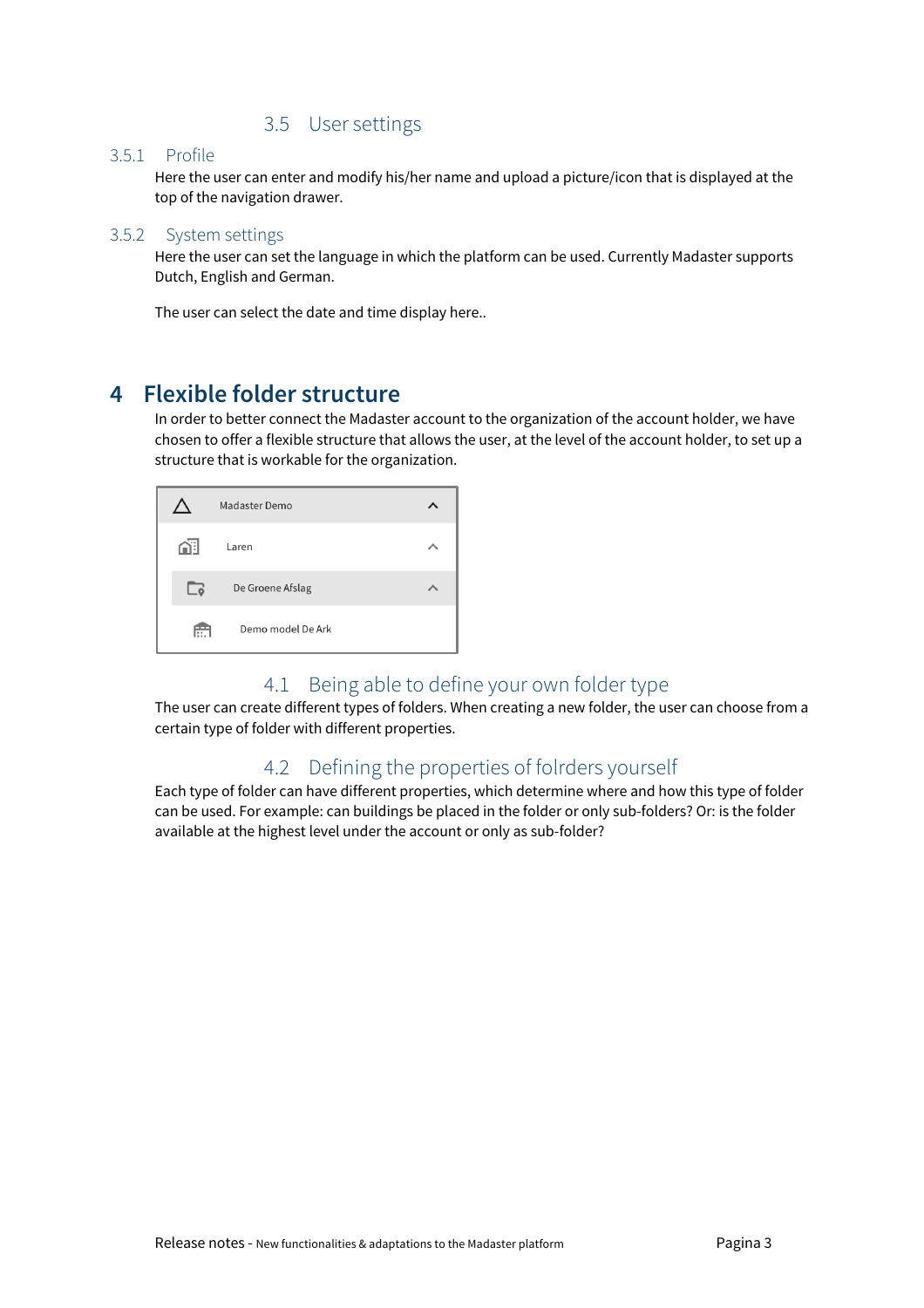| <b>NIEUW TYPE FOLDER</b><br>Naam <sup>*</sup><br>Onderneming                                             | Beschrijving                                                                                                                              |
|----------------------------------------------------------------------------------------------------------|-------------------------------------------------------------------------------------------------------------------------------------------|
| Meervoudsvorm<br>Ondernemingen                                                                           |                                                                                                                                           |
| V Type folder toegestaan onder account?<br>Gebouwen kunnen worden toegevoegd in folder van<br>deze type. | type folders toegestaan als subfolders<br>Gebied<br>Dochteronderneming<br>Regio<br>Portfolio<br>Locatie<br>Gemeente<br>Project<br>Complex |
| Is voor een folder van deze type een adres vereist?                                                      | Icoon<br>×<br>mdi-shield-home<br>Ω                                                                                                        |
| Folder van deze type is een gebied gedefinieerd<br>door ruimtelijke coördinaten?                         | O Logo                                                                                                                                    |
| ANNULEREN                                                                                                | <b>OPSLAAN</b>                                                                                                                            |

It is also possible to determine which type of folder is allowed as a sub-folder. This is useful if there is a hierarchy in the organisational structure; for example in a spatial sense (Region>Area>Municipality>Location).

## 4.3 Lay out the structure of your account yourself

The different types of folders allow the user to organize the account himself, so that it matches the way the organization works. It can follow the layout in which projects are also organized in the own organization. It can follow the format in which the organization is organized.

A few examples:

- A large construction company has several companies and subsidiaries. The projects for the various clients can now be organised per company/subsidiary;

- A nationally operating developer has divided his company into regions, with a department for "residential construction" and "non-residential construction" for each region. Various projects or area developments are underway in which the buildings are registered.

- An architectural firm wants to organise the projects per year and per sector (care, education, offices). Within the sectors there are projects with several buildings.

Each account is completely free to decide what the structure of folders will look like. By means of the different rights and roles of users it is possible to determine per level who sees what and who can do what.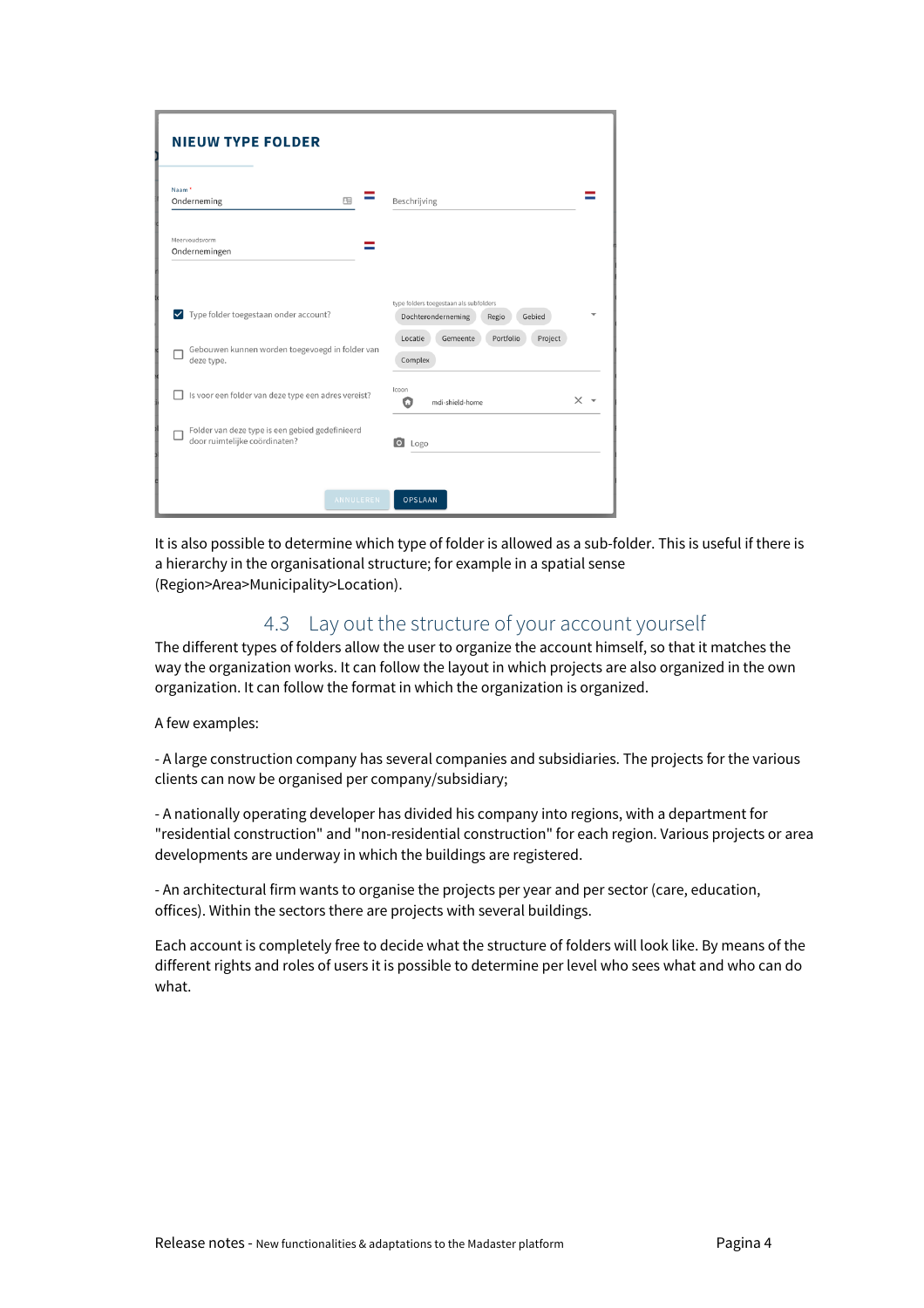# **5 Support NL-SFB table 3 Material classification.**

With this release Madaster also supports the display of materials according to the NL SfB Table 3, as prescribed in the NLRS standard. By supporting this, Madaster paves the way to support various material classification systems and not only display materials in the Madaster "material families".

Please note that a classification standard is not the same as a material list. Madaster offers an (extensive) material list via docs.madaster.com. These materials are classified in the Table 3 classification.



# **6 New User Interface for enrichment process**

With the whole "make-over" of the platform, the interface of the enrichment process has also been taken care of. This is in response to a large number of comments from our users and the userfriendliness has been improved.

## 6.1 Possibility to select elements on multiple pages.

The list of materials that could be displayed was limited to 25 lines, so that a maximum of 25 elements could also be selected to be enriched at once. Now up to 500 lines can be displayed (25/50/100/500).

# 6.2 Direct information on the composition of materials and products everywhere.

Everywhere, near the elements and the materials, there is a "three-point" button, with which the underlying information about the element or material can be made directly visible.

# 6.3 6.3 New specific interface for enrichment process (candy bar)

When selecting one or more elements, a so-called "candy bar" appears: a small dialog box with a number of buttons/functionalities.

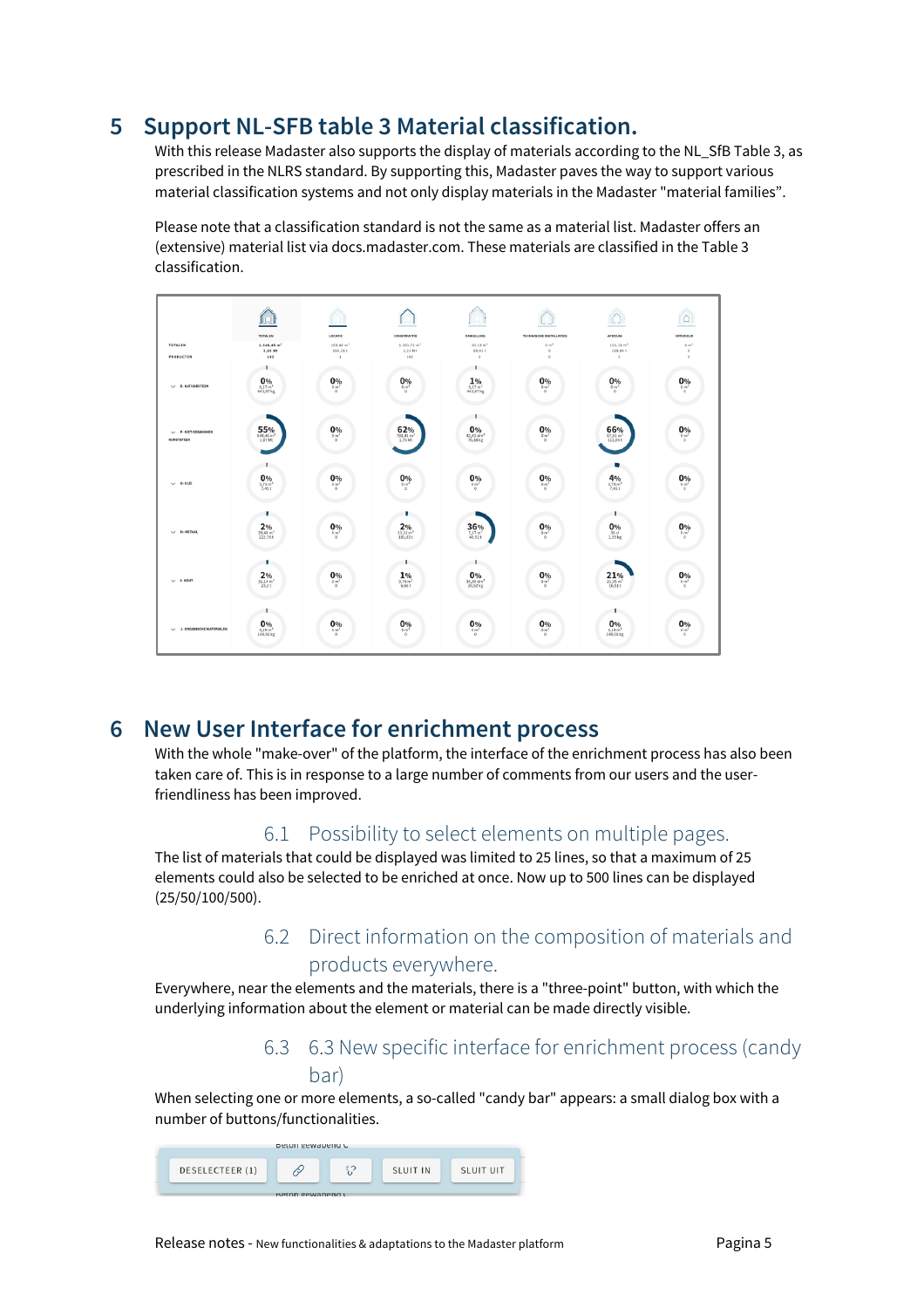This allows the elements to be directly deselected, coupled/disconnected, enabled and disabled. This interface element will be expanded in the future.

# 6.4 Bulk exclusion/inclusion of elements

By selecting multiple elements and excluding them in a single operation, it is possible to exclude multiple elements from the results and, for example, a material passport. In this way, for example, known duplicates can be quickly removed from the results.

# **7 Improved 3D view functionality in enrichment process**

Madaster has taken a step forward in improved functionality to display an IFC file in 3D..

# 7.1 3D viewer added in ifc element selection screen

After selecting one or more elements, those elements can be displayed in 3D, in the screen itself (and no longer on a separate screen). Because of this, it is also possible to use the functionalities of the "candybar" after visual feedback about the element in question.

| Verrijken: 180703_KUBUS demomodel - Madaster.ifc<br>$\epsilon$ |              |                |                                                     | SLUIT 3D-MODEL                                                 | $\uparrow$ 0 $\rightarrow$ |
|----------------------------------------------------------------|--------------|----------------|-----------------------------------------------------|----------------------------------------------------------------|----------------------------|
|                                                                |              | ٠              | Element                                             |                                                                |                            |
| Zoeken                                                         | $\alpha$     | □              | 16 Vicer FUNDERING POER                             |                                                                |                            |
| VOORTGANS VERRIJKINS                                           |              | □              | --- 16_Viper_FUNDERING POER                         |                                                                |                            |
| $\overline{30\%}$                                              |              | $\Box$         | 35_Viser_FUNDERING POER                             |                                                                |                            |
| FILTER CP                                                      |              | □              | 16_Vioer_FUNDERING POER                             |                                                                |                            |
| Status element                                                 | $\checkmark$ | $\Box$         | --- 16_Viner_FUNDERING PDER                         |                                                                |                            |
| Berekening element                                             | $\checkmark$ | $\Box$         | 35_Vieer_FUNDERING POER                             |                                                                |                            |
| IFC-type                                                       | v            | $\overline{a}$ | 36_Vioer_FUNDERING POER                             |                                                                |                            |
| Bouwfase                                                       | <b>M</b>     | □              | --- 16_Viper_FUNDERING POER                         |                                                                |                            |
| Gebouwlagen                                                    | $\checkmark$ | Ω              | 16_Viper_FUNDERING POER                             |                                                                |                            |
|                                                                |              | □              | *** 16_Viper_FUNDERING POER                         |                                                                |                            |
| Verdiepingen                                                   | $\checkmark$ | $\Box$         | --- 16_Viper_FUNDERING POER                         |                                                                |                            |
| Classificatienethodes                                          | $\checkmark$ | $\Box$         | 35. Viser, FUNDERING POER                           |                                                                |                            |
| <b>Eenheid dimensie</b>                                        | $\checkmark$ | $\Box$         | --- 16_Vioer_FUNDERING PDER                         |                                                                |                            |
|                                                                |              | $\Box$         | --- 16_Vioer_FUNDERING POER                         |                                                                |                            |
|                                                                |              | $\Box$         | 16_Vieer_FUNDERING POER                             |                                                                |                            |
|                                                                |              | $\Box$         | 16 Vioer FUNDERING POER                             |                                                                |                            |
|                                                                |              | □              | --- 16_Viper_FUNDERING POER                         |                                                                |                            |
|                                                                |              | □              | 16_Viper_FUNDERING POER                             |                                                                |                            |
|                                                                |              | $\Box$         | *** 16_Viper_FUNDERING POER                         |                                                                |                            |
|                                                                |              | □              | --- 16_Vioer_FUNDERING POER                         |                                                                |                            |
|                                                                |              | Ω              | 35_Viser_FUNDERING POER                             |                                                                |                            |
|                                                                |              | □              | 36_Vieer_FUNDERING POER                             |                                                                |                            |
|                                                                |              | $\Box$         | --- 16_Vioer_FUNDERING PDER                         |                                                                |                            |
|                                                                |              | □              | 16_Viner_FUNDERING POER                             |                                                                |                            |
|                                                                |              | □              | 16_Vioer_FUNDERING POER                             |                                                                |                            |
|                                                                |              | □              | --- 16_Viper_FUNDERING POER                         |                                                                |                            |
|                                                                |              | □<br>n         | 16_Viper_FUNDERING POER<br>16 Viser, FUNDERING POER | 0<br>$\mathcal{O}$<br>DESELECTEER (1)<br>SLUIT IN<br>SLUIT UIT |                            |

# 7.2 7.2 Clicking on element in viewer: possibility to link/disconnect.

After clicking on one or more elements in the 3D window itself, where they will then be displayed, these elements are also selected in the list. This makes it also possible to use the functionalities of the "candybar", after information about the element in question via the "three dots".

|                         | Verrijken: 180703_KUBUS demomodel - Madaster.ifc                |              |        |                             | SLUIT 3D-MODEL                                      | $\land$ 0 $\rightarrow$ |
|-------------------------|-----------------------------------------------------------------|--------------|--------|-----------------------------|-----------------------------------------------------|-------------------------|
|                         |                                                                 | $\alpha$     | ۰      | Element                     |                                                     |                         |
| Zoeken                  |                                                                 |              | $\Box$ | *** 16_Vioer_FUNDERING POER |                                                     |                         |
| VOORTGANS VERRUKINS     |                                                                 |              | $\Box$ | -- 16_Vioer_FUNDERING POER  |                                                     |                         |
|                         | 90%                                                             |              | $\Box$ | -- 16_Vioer_FUNDERING POER  |                                                     |                         |
| <b>FILTER CO</b>        |                                                                 |              | Ω      | 16_Vioer_FUNDERING POER     |                                                     |                         |
| Status element          |                                                                 | v            | $\Box$ | 16_Vioer_FUNDERING POER     |                                                     |                         |
| Berskaning element      |                                                                 | $\sim$       | $\Box$ | -- 16_Vioer_FUNDERING POER  |                                                     |                         |
| IFC type                |                                                                 | $\checkmark$ | $\Box$ | --- 16_Vioer_FUNDERING POER |                                                     |                         |
| Bouwfase                |                                                                 | $\mathbf{v}$ | □      | 16_Vioer_FUNDERING POER     |                                                     |                         |
|                         |                                                                 | v            | □      | 16_Vioer_FUNDERING POER     |                                                     |                         |
| Gebouwlagen             |                                                                 |              | $\Box$ | --- 16_Woer_FUNDERING POER  |                                                     |                         |
| Verdiepingen            |                                                                 | $\checkmark$ | о      | 16. Vioer, FUNDERING POER   |                                                     |                         |
| Classificationethods    |                                                                 |              |        | 16_Vioer_FUNDERING POER     |                                                     |                         |
| <b>Eenheid dimensie</b> | HOOGTE<br>0.5 Bron: ArchiCADQuantities - Neight                 |              |        | 16_Vioer_FUNDERING POER     |                                                     |                         |
|                         | BREEDTE                                                         |              |        | -- 16_Vioer_FUNDERING POER  |                                                     |                         |
|                         | 0,5 dress dasaQuantibles - Width                                |              |        | 16_Vioer_FUNDERING POER     |                                                     |                         |
|                         | LENGTE                                                          |              |        | 16_Vioer_FUNDERING POER     |                                                     |                         |
|                         | $\circ$                                                         |              |        | --- 16_Vioer_FUNDERING POER |                                                     |                         |
|                         | VOLUME<br>17,63 m <sup>3</sup> Brox: BaseQuantities - Nettolume |              |        | -- 16_Viorr_FUNDERING POER  |                                                     |                         |
|                         | COPERVLAKTE                                                     |              |        | -- 16_Vioer_FUNDERING PDER  |                                                     |                         |
|                         | 166.36 m <sup>2</sup> Bron: BaseQuantities - Grounkeep          |              |        | 16_Vioer_FUNDERING POER     |                                                     |                         |
|                         | <b>TYPE</b>                                                     |              |        | 16 Vioer_FUNDERING POER     |                                                     |                         |
|                         | Beton gewapend C 500                                            |              |        | -- 16_Vioer_FUNDERING POER  |                                                     |                         |
|                         | <b>BOUWFASE</b>                                                 |              |        | 16_Vioer_FUNDERING POER     |                                                     |                         |
|                         | Sloop Jiron: ArchiCADProperties - Renavation Status             |              |        | 16_Vioer_FUNDERING POER     |                                                     |                         |
|                         | Đ<br>2eVdeig8SIEUvdvDws2Eh                                      |              |        | -- 16_Viorr_FUNDERING POER  |                                                     |                         |
|                         | <b>MATERIALEN</b>                                               |              |        | -- 16_Viorr_FUNDERNG POER   |                                                     |                         |
|                         | ["Beton gewapend C"]                                            |              |        | 16_Vioer_FUNDERING POER     | 52<br>DESELECTEER (1)<br>0<br>SLUIT IN<br>SLUIT UIT |                         |
|                         |                                                                 |              | ÷      | 16_Viorr_FUNDERING POER     |                                                     |                         |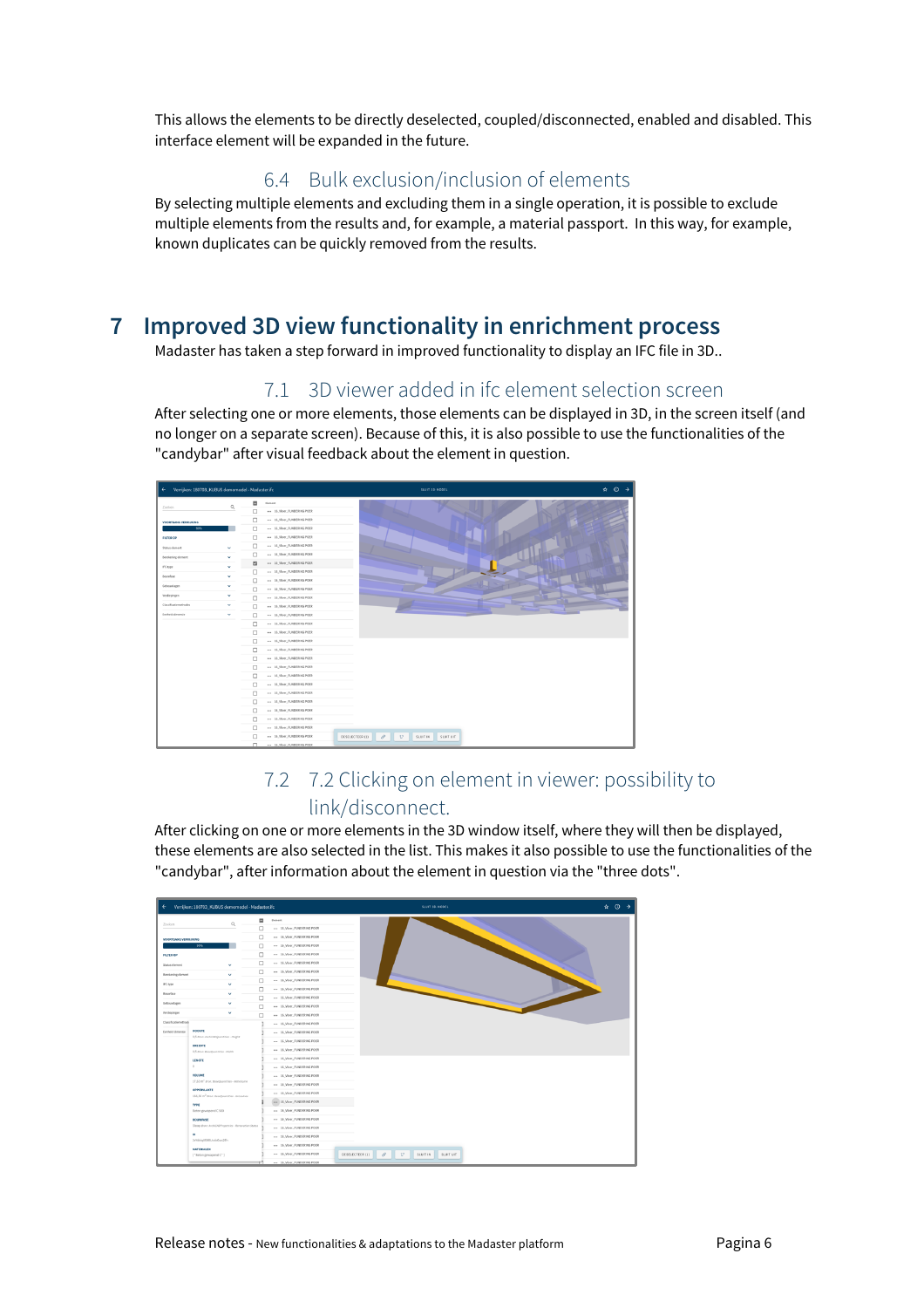**8 Improved user management (at account level)**

…

.

Better insight has been gained into the who and what and where of the users within the account and within the various accounts/folders/buildings on which the user has permission.

In the tab "Users" various views can be selected, so that it is clear who has which rights on which folders or on which folders and buildings a certain user has (which) rights.

| <b>MADASTER DEMO</b>                             |                                                       |                               |                               |  |  |  |
|--------------------------------------------------|-------------------------------------------------------|-------------------------------|-------------------------------|--|--|--|
| ALGEMEEN<br>DOSSIER                              | <b>GEBRUIKERS</b> TYPE FOLDERS MATERIALEN & PRODUCTEN |                               |                               |  |  |  |
| 6EBRUIKER TOEVOEGEN +8<br>API TOKEN TOEVOEGEN +2 |                                                       |                               |                               |  |  |  |
| Zoeken                                           |                                                       |                               | $\alpha$                      |  |  |  |
| Rel +                                            | Toestemming op +                                      | Toestemming overgenomen van - |                               |  |  |  |
| $\vee$ Madaster Demo 10 $\times$                 |                                                       |                               |                               |  |  |  |
| $\vee$ Madaster Demo 11 $\times$                 |                                                       |                               |                               |  |  |  |
| A Madaster Demo 12 X                             |                                                       |                               |                               |  |  |  |
| Manager                                          | Madaster Demo                                         | $\sim$                        | $\angle$ 0                    |  |  |  |
| Manager                                          | Laren                                                 | Madaster Demo                 |                               |  |  |  |
| Manager                                          | De Groene Afslag                                      | Madaster Demo                 |                               |  |  |  |
| Manager                                          | Demo model De Ark                                     | Madaster Demo                 |                               |  |  |  |
| Manager                                          | test                                                  | Madaster Demo                 |                               |  |  |  |
| $\land$ Madaster Demo 13 $\times$                |                                                       |                               |                               |  |  |  |
| Manager                                          | Madaster Demo                                         | $\sim$                        | $\mathcal{N}$ $\bar{\square}$ |  |  |  |
| Manager                                          | Laren                                                 | Madaster Demo                 |                               |  |  |  |
| Manager                                          | De Groene Afslag                                      | Madaster Demo                 |                               |  |  |  |
| Manager                                          | Demo model De Ark                                     | Madaster Demo                 |                               |  |  |  |
| Manager                                          | test                                                  | Madaster Demo                 |                               |  |  |  |
| A Madaster Demo 14 X                             |                                                       |                               |                               |  |  |  |

| <b>MADASTER DEMO</b>                        |                                                                 |                                 |                                 |  |  |  |  |  |  |
|---------------------------------------------|-----------------------------------------------------------------|---------------------------------|---------------------------------|--|--|--|--|--|--|
|                                             |                                                                 |                                 |                                 |  |  |  |  |  |  |
|                                             | ALGEMEEN DOSSIER GEBRUIKERS TYPE FOLDERS MATERIALEN & PRODUCTEN |                                 |                                 |  |  |  |  |  |  |
| GEBRUIKER TOEVOEGEN +2 MITOKEN TOEVOEGEN +2 |                                                                 |                                 |                                 |  |  |  |  |  |  |
| Zoeken                                      |                                                                 |                                 | $\alpha$                        |  |  |  |  |  |  |
| $Rot +$                                     | Toestemming op +                                                | Toestemming overgenomen van $+$ |                                 |  |  |  |  |  |  |
| $\land$ Madaster Demo 10 $\times$           |                                                                 |                                 |                                 |  |  |  |  |  |  |
| Beheerder                                   | Madaster Demo                                                   | $\sim$                          | $\mathcal{O}$                   |  |  |  |  |  |  |
| Beheerder                                   | Laren                                                           | Madaster Demo                   |                                 |  |  |  |  |  |  |
| Beheerder                                   | De Groene Afslag                                                | Madaster Demo                   |                                 |  |  |  |  |  |  |
| Beheerder                                   | Demo model De Ark                                               | Madaster Demo                   |                                 |  |  |  |  |  |  |
| Beheerder                                   | test                                                            | Madaster Demo                   |                                 |  |  |  |  |  |  |
| $\land$ Madaster Demo 11 $\times$           |                                                                 |                                 |                                 |  |  |  |  |  |  |
| Manager                                     | Madaster Demo                                                   | ×.                              | $\mathcal{O} \ \bar{\Box}$      |  |  |  |  |  |  |
| Manager                                     | Laren                                                           | Madaster Demo                   |                                 |  |  |  |  |  |  |
| Manager                                     | De Groene Afslag                                                | Madaster Demo                   |                                 |  |  |  |  |  |  |
| Manager                                     | Demo model De Ark                                               | Madaster Demo                   |                                 |  |  |  |  |  |  |
| Manager                                     | test                                                            | Madaster Demo                   |                                 |  |  |  |  |  |  |
| A Madaster Demo 12 X                        |                                                                 |                                 |                                 |  |  |  |  |  |  |
| Manager                                     | Madaster Demo                                                   | $\sim$                          | $\mathcal{E} \ \overline{\Box}$ |  |  |  |  |  |  |

# **9 IT-technology**

This release builds on the work done earlier in 2020 and implemented in the platform.

#### 9.1 Improving upload process

The processing of large files in particular has improved to such an extent that profits often exceed 50%. This also works through in uploading multiple source files.